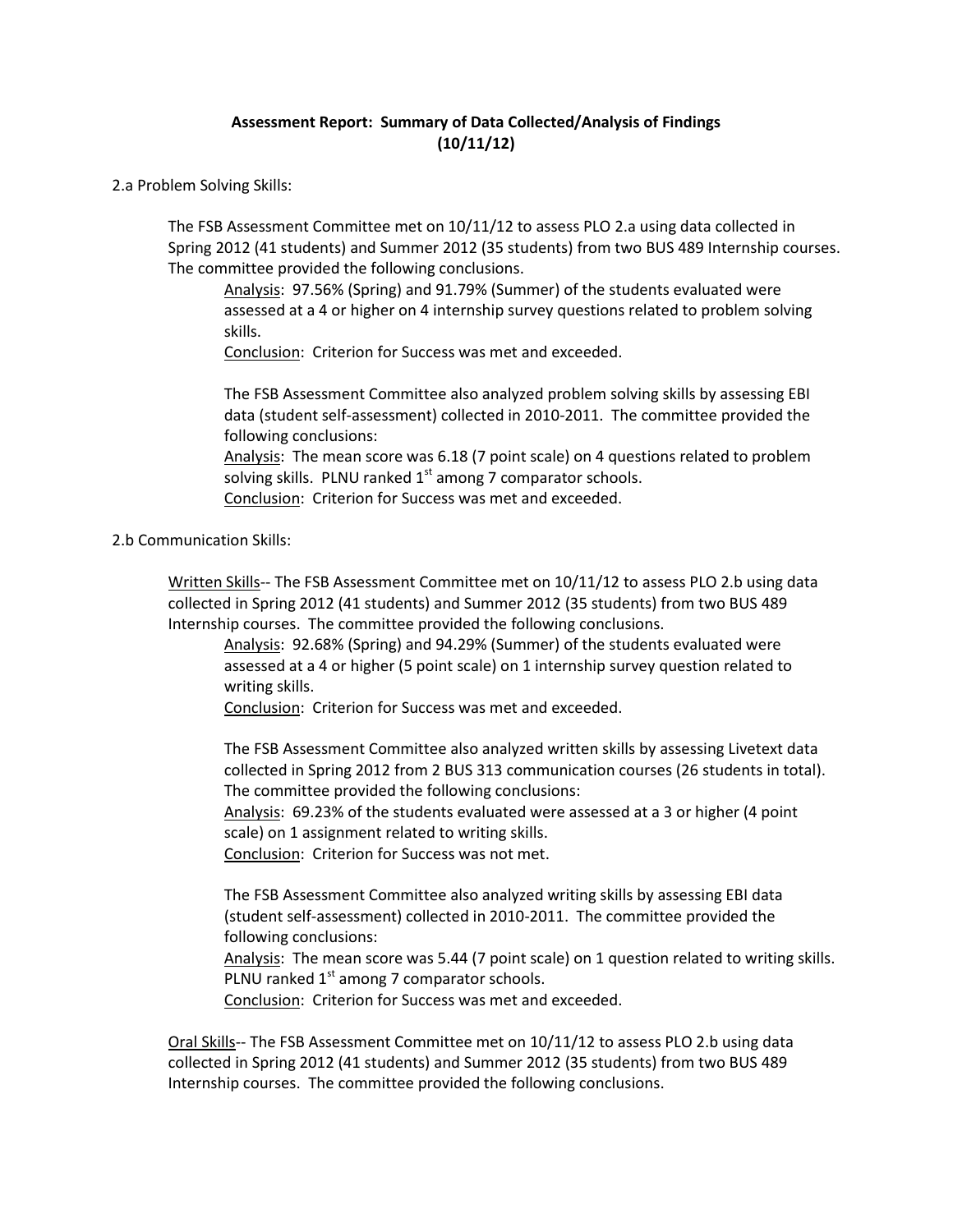Analysis: 92.68% (Spring) and 97.14% (Summer) of the students evaluated were assessed at a 4 or higher (5 point scale) on 1 internship survey question related to oral skills.

Conclusion: Criterion for Success was met and exceeded.

The FSB Assessment Committee also analyzed oral skills by assessing Livetext data collected in Spring 2012 from 2 BUS 313 communication courses (26 students in total). The committee provided the following conclusions:

Analysis: 100% of the students evaluated were assessed at a 3 or higher (4 point scale) on 1 assignment related to oral skills.

Conclusion: Criterion for Success was met and exceeded.

The FSB Assessment Committee also analyzed oral skills by assessing EBI data (student self-assessment) collected in 2010-2011. The committee provided the following conclusions:

Analysis: The mean score was 6.17 (7 point scale) on 1 question related to writing skills. PLNU ranked 3<sup>rd</sup> among 7 comparator schools.

Conclusion: Criterion for Success was met and exceeded.

Interpersonal Skills-- The FSB Assessment Committee met on 10/11/12 to assess PLO 2.b using data collected in Spring 2012 (41 students) and Summer 2012 (35 students) from two BUS 489 Internship courses. The committee provided the following conclusions.

Analysis: 93.9% (Spring) and 95.71% (Summer) of the students evaluated were assessed at a 4 or higher (5 point scale) on 4 internship survey questions related to interpersonal skills.

Conclusion: Criterion for Success was met and exceeded.

The FSB Assessment Committee also analyzed oral skills by assessing Livetext data collected in Spring 2012 from 2 BUS 313 communication courses (26 students in total). The committee provided the following conclusions:

Analysis: 100% of the students evaluated were assessed at a 3 or higher (4 point scale) on 1 assignment related to interpersonal skills.

Conclusion: Criterion for Success was met and exceeded.

The FSB Assessment Committee also analyzed interpersonal skills by assessing EBI data (student self-assessment) collected in 2010-2011. The committee provided the following conclusions:

Analysis: The mean score was 6.07 (7 point scale) on 1 question related to interpersonal skills. PLNU ranked  $1<sup>st</sup>$  among 7 comparator schools.

Conclusion: Criterion for Success was met and exceeded.

From the FSB's external constituents (CPA's, Internship Supervisors), the need for better writing and communication skills has been mentioned.

2.c Professional Skills: